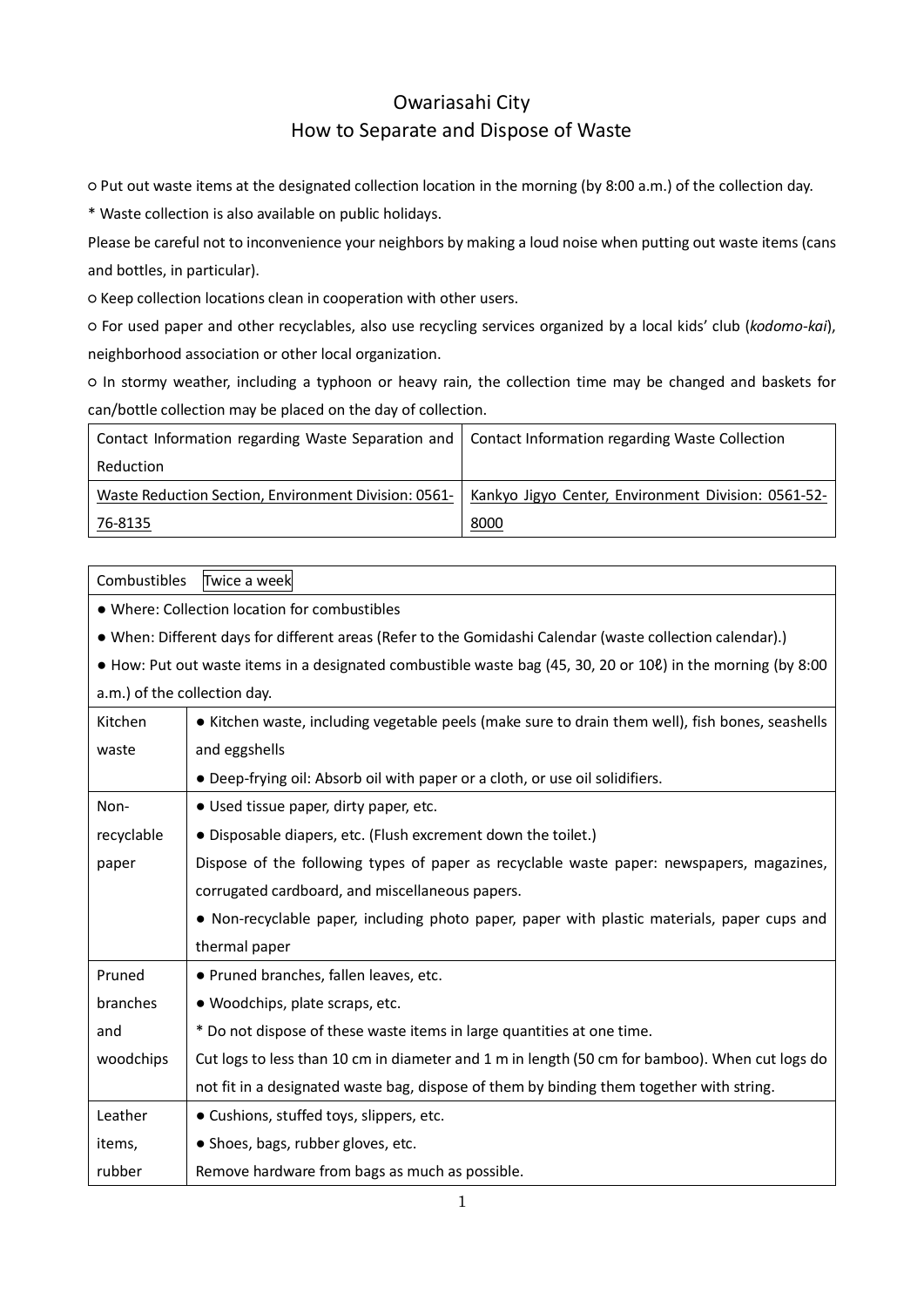| products,     | • Futon mattresses and carpets                                                                   |  |  |
|---------------|--------------------------------------------------------------------------------------------------|--|--|
| non-          | Fold the item to about less than 1 m square and dispose of the item by binding it with string.   |  |  |
| recyclable    | • Paint-smeared and other dirty used clothes, and non-recyclable used clothes (e.g. down jackets |  |  |
| clothes, etc. | and ski clothing)                                                                                |  |  |
|               | Dispose of recyclable used clothes as recyclable waste.                                          |  |  |
| Plastic       | • DVDs, CDs, video tapes, audio cassette tapes, buckets, etc.                                    |  |  |
| products      | Dispose of plastic products (with no plastic recycling symbol) as combustibles.                  |  |  |
|               | • Containers of ketchup, mayonnaise, toothpaste, etc.                                            |  |  |
|               | Dispose of stained plastic products as combustibles even when they have a plastic recycling      |  |  |
|               | symbol on them.                                                                                  |  |  |
| Medical       | . Household medical waste (syringe barrels, plastic bags, tubing, catheters, absorbent cotton,   |  |  |
| waste         | gauze, disposable diapers)                                                                       |  |  |
|               | * Syringe needles cannot be disposed of. Ask a medical institution to collect them. Dispose of   |  |  |
|               | plastic bags as combustibles even when they have a plastic recycling symbol on them due to       |  |  |
|               | sanitary reasons.                                                                                |  |  |

Non-combustibles Once a month

● Where: Same collection location as that for combustibles

● When: Different days for different areas (Refer to the Gomidashi Calendar (waste collection calendar).)

● How: Put out waste items in a designated non-combustible waste bag (40 or 20ℓ) in the morning (by 8:00 a.m.) of the collection day.

\* Put waste items directly in a designated bag. Do not place items individually in other bags.

\* Even for items that will protrude from a designated bag, such as fluorescent lamps, metal baseball bats and golf clubs, use a designated bag.

| Glass waste | • Cups, glass, etc.                                                                               |  |  |  |  |
|-------------|---------------------------------------------------------------------------------------------------|--|--|--|--|
|             | When they are broken, wrap them in paper and write a large note on the paper saying it contains   |  |  |  |  |
|             | broken items (e.g. "Broken Glass").                                                               |  |  |  |  |
|             | • Light bulbs, fluorescent lamps, mirrors, etc.                                                   |  |  |  |  |
|             | • Bottles used for non-food products                                                              |  |  |  |  |
| Pottery     | • Dishes, pottery, etc.                                                                           |  |  |  |  |
| waste       | • Vases, flower pots, etc.                                                                        |  |  |  |  |
| Metal waste | • Metal products (umbrellas, metal baseball bats, golf clubs, etc.)                               |  |  |  |  |
|             | • Kettles, pots, frying pans, etc.                                                                |  |  |  |  |
|             | • Knives (Wrap the blade in paper and write a note on the paper saying it contains a knife blade  |  |  |  |  |
|             | (e.g. "Knife Blade").                                                                             |  |  |  |  |
| Small home  | • Radio cassette players, videocassette recorders, cameras, etc.                                  |  |  |  |  |
| appliances  | (For items such as TVs, refrigerators, air conditioners and washing machines, collection services |  |  |  |  |
|             | are not provided by the City.)                                                                    |  |  |  |  |
|             | • Electric fans, vacuum cleaners, etc.                                                            |  |  |  |  |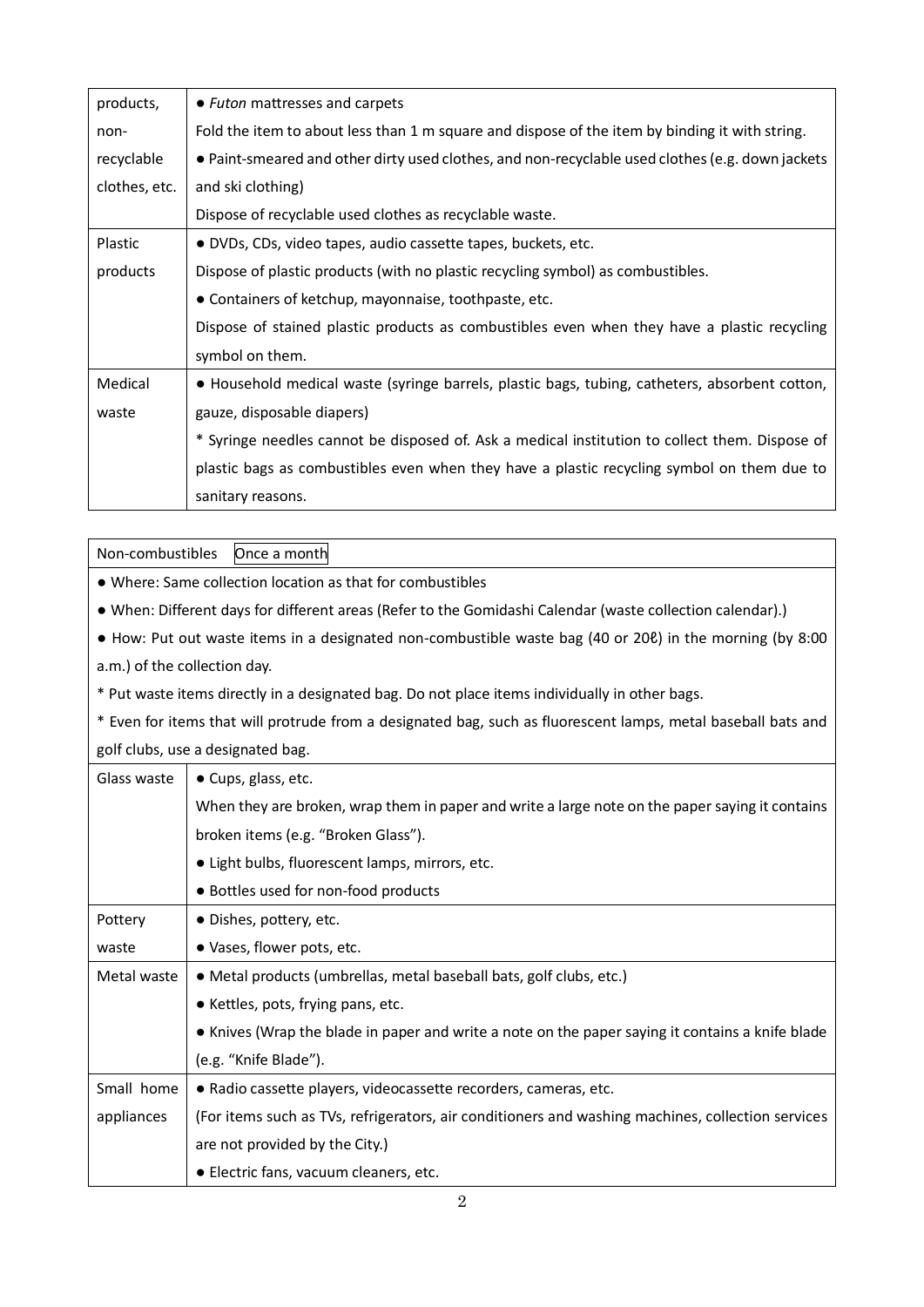| • Printers, mouses, word processors, etc.                                                          |
|----------------------------------------------------------------------------------------------------|
| (For computers, collection services are not provided by the City.)                                 |
| * Small home appliances and computers can be directly dropped off at a facility called "Risaikuru" |
| Hiroba."                                                                                           |

| <b>Bulky Items</b><br>By request only                                                                        |                                                        |  |  |
|--------------------------------------------------------------------------------------------------------------|--------------------------------------------------------|--|--|
| • Large waste items that cannot fit in any designated waste bag (neither for combustibles nor for non-       |                                                        |  |  |
| combustibles), such as furniture, electric appliances and bicycles.                                          |                                                        |  |  |
| • A scheduled pickup is necessary. A household can use this service once a month, up to five items.          |                                                        |  |  |
| • A collection fee of 800 yen per item is required.                                                          |                                                        |  |  |
| [Items categorized as bulky items regardless of their dimensions]                                            |                                                        |  |  |
| Kerosene fan heaters                                                                                         |                                                        |  |  |
| Kerosene heaters                                                                                             |                                                        |  |  |
| Microwave ovens                                                                                              |                                                        |  |  |
| [Disposal of Concrete Blocks and Bricks]                                                                     |                                                        |  |  |
| Maximum number of items                                                                                      |                                                        |  |  |
| · Concrete blocks: 4 pieces                                                                                  |                                                        |  |  |
| · Bricks: 10 pieces                                                                                          |                                                        |  |  |
| • Tiles: 10 pieces (in terms of 25 cm square)                                                                |                                                        |  |  |
| • Fermentation weights: 4 pieces                                                                             |                                                        |  |  |
| * The maximum number for each item is applicable even when dropping off multiple types of items at one time. |                                                        |  |  |
| [How to Dispose of Bulky Items]                                                                              |                                                        |  |  |
| (1) Request a pickup with the Bulky Item Collection Request Center.                                          |                                                        |  |  |
| By telephone                                                                                                 | By Internet (only in Japanese)                         |  |  |
| Date: Monday through Friday (excluding days when                                                             | Date: Every day excluding year-end and New Year        |  |  |
| the City Hall is closed)                                                                                     | holidays                                               |  |  |
| Time: 9:00 a.m. to 7:00 p.m.                                                                                 | Time: 24 hours a day                                   |  |  |
| How: Call the Bulky Item Collection Request Center                                                           | How: Access the home page of Owariasahi City's         |  |  |
| $(0561 - 52 - 4893)$ .                                                                                       | official website to find the menu for online services. |  |  |
|                                                                                                              | Select "粗大ごみ収集予約 (sodaigomi shushu                     |  |  |
|                                                                                                              | yoyaku)" (bulky item collection request) to request a  |  |  |
|                                                                                                              | pickup.                                                |  |  |
| (2) Purchase a bulky item ticket (800 yen per ticket) at a ticket dealer (e.g. supermarkets and convenience  |                                                        |  |  |
| stores).                                                                                                     |                                                        |  |  |

③ Attach a bulky item ticket to each item and put the item(s) out at the designated place on the designated date, which have been determined at the time of the request, by 8:00 a.m. on the collection day.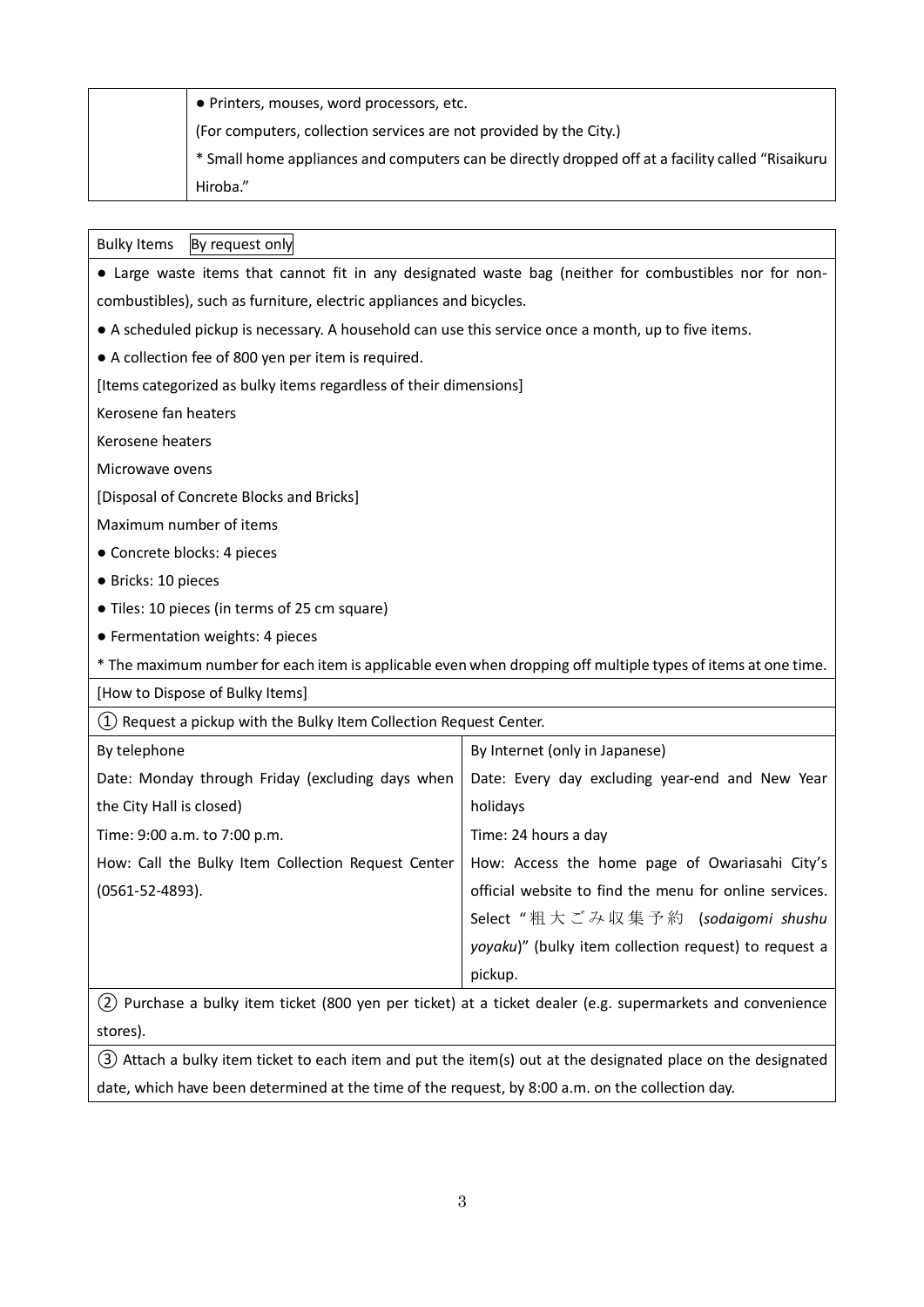Recyclables

\* Recyclables can be directly dropped off at a facility called "Risaikuru Hiroba."

Plastic containers and packaging | Once a week

● Where: Collection location for recyclables (same collection location as that for cans and bottles)

● When: Different days for different areas (Refer to the Gomidashi Calendar (waste collection calendar).)

● How: Put out waste items in a designated waste bag for plastic containers and packaging in the morning (by 8:00 a.m.) of the collection day.

| Plastic bags                                                                                                    | · Plastic bags from supermarkets, convenience stores, etc.                    |                                                                |  |
|-----------------------------------------------------------------------------------------------------------------|-------------------------------------------------------------------------------|----------------------------------------------------------------|--|
|                                                                                                                 | . Packaging films for snacks, instant ramen noodles, etc.                     |                                                                |  |
|                                                                                                                 | . Packaging for vegetables, frozen food, etc.                                 |                                                                |  |
| Styrofoam trays                                                                                                 | •Styrofoam trays for sashimi and other fresh foods                            |                                                                |  |
|                                                                                                                 |                                                                               | • Containers for boxed meals sold at convenience stores        |  |
|                                                                                                                 | • White Styrofoam trays                                                       |                                                                |  |
|                                                                                                                 | * Rinse them with water.                                                      |                                                                |  |
| Packaging and cups                                                                                              | • Packaging for eggs, tofu, etc.                                              |                                                                |  |
|                                                                                                                 | • Cups for pudding, jelly, etc.                                               |                                                                |  |
|                                                                                                                 | • Cup containers for instant ramen noodles, etc. (excluding paper containers) |                                                                |  |
|                                                                                                                 | • Rinse them with water.                                                      |                                                                |  |
| <b>Cushioning materials</b>                                                                                     | • When disposing of large Styrofoam used as cushioning materials for home     |                                                                |  |
|                                                                                                                 | appliances, break it into smaller pieces before putting it in a bag.          |                                                                |  |
|                                                                                                                 | • Styrofoam fish boxes obtained when purchasing a large quantity of fish      |                                                                |  |
|                                                                                                                 | · Bubble wrap                                                                 |                                                                |  |
| Netting                                                                                                         | • Fruit foam netting                                                          |                                                                |  |
|                                                                                                                 | • Netting for oranges and onions                                              |                                                                |  |
| Other plastic containers                                                                                        | . Plastic containers and bottles, the inside of which has been washed clean   |                                                                |  |
| and packaging                                                                                                   | • Plastic tops (plastic bottle caps)                                          |                                                                |  |
| Items that cannot be disposed of as plastic containers and packaging<br>Dispose of these items as combustibles. |                                                                               |                                                                |  |
| Products themselves                                                                                             | Plastic toys, basins, buckets, toothbrushes, etc.                             |                                                                |  |
| Items whose inside cannot be washed                                                                             |                                                                               | Tubes for mayonnaise, ketchup, wasabi, toothpaste, etc.        |  |
| Other plastic packaging not to be collected                                                                     |                                                                               | Polythene garment covers, newspaper bags, packing string, etc. |  |

Cans and bottles (waste items from household food and beverages) Twice a month

● Where: Collection location for recyclables (location where collection baskets are placed on the collection day)

- When: Different days for different areas (Refer to the Gomidashi Calendar (waste collection calendar).)
- How: 1. Remove caps and empty cans/bottles!

Dispose of metal caps as non-combustibles.

Rinse cans/bottles with water.

2. Make sure to separate cans and bottles!

They cannot be collected unless separated.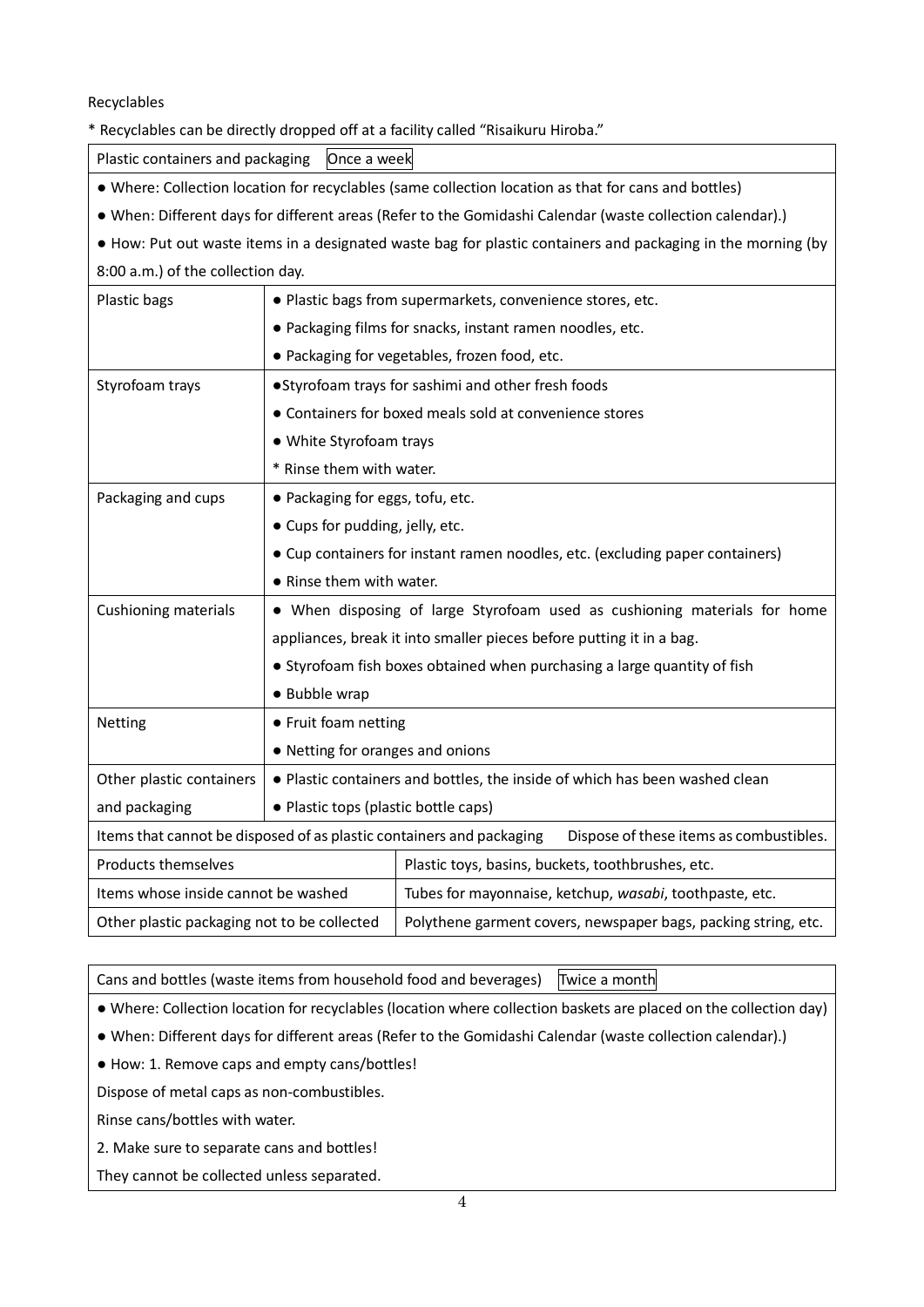Do not dispose of cans/bottles in a bag!

Put them out in the morning (by 8:00 a.m.) of the collection day.

| Cans    | Put them in the orange basket. |
|---------|--------------------------------|
| Bottles | Put them in the blue basket.   |

Used Paper (newspapers, magazines, corrugated cardboard, and miscellaneous papers) Twice a month Hakuho neighborhood association area: 1st to 4th Mondays

● Where: Collection location for recyclables (same collection location as that for cans and bottles)

● When: Different days for different areas (Refer to the Gomidashi Calendar (waste collection calendar).)

● How: Bind waste items together and put them out in the morning (by 8:00 a.m.) of the collection day.

| Newspapers (including newspaper inserts)        | Newspapers and newspaper inserts can be disposed of without       |  |
|-------------------------------------------------|-------------------------------------------------------------------|--|
|                                                 | separation.                                                       |  |
| cardboard<br>Corrugated<br>(including)<br>large | Flatten corrugated cardboard boxes. Large sheets of cardboard can |  |
| cardboard)                                      | be disposed of together with corrugated cardboard.                |  |
| Magazines and books                             | Magazines and books can be disposed of with miscellaneous         |  |
|                                                 | papers inserted in them.                                          |  |
| Miscellaneous<br>(snack<br>boxes,<br>papers     | When disposing of miscellaneous papers, put them in a paper bag,  |  |
| scratch paper, wrapping paper, etc.)            | corrugated cardboard box, or envelope, and bind it with string.   |  |

Used Clothes Twice a month

Hakuho neighborhood association area: 1st to 4th Mondays

● Where: Collection location for recyclables (same collection location as that for cans and bottles)

● When: Different days for different areas (Refer to the Gomidashi Calendar (waste collection calendar).)

● How: Put out used clothes in a transparent bag (not a designated bag) in the morning (by 8:00 a.m.) of the collection day.

\* Put out used clothes at the same place and on the same day as those for used paper collection.

\* Used clothes cannot be collected when they are in a designated bag for combustibles, non-combustibles, or plastic containers and packaging.

● Clean clothes before disposing of them. (Dispose of dirty clothes as combustibles.)

● Do not dispose of wet clothes.

● It is unnecessary to remove buttons and zippers.

| Spray Cans Once a month |  |
|-------------------------|--|
|                         |  |

● When: Different days for different areas (Refer to the Gomidashi Calendar (waste collection calendar).)

 $\bullet$  How:  $\Omega$ ) Use up the contents. (Spray cans with any remaining contents cannot be collected.)

For spray cans with an explanation about how to empty the contents, follow the instructions.

② Put spray cans in the designated collection basket placed at a collection location for recyclables.

\*It is now allowed to dispose of spray cans without punching a hole in them.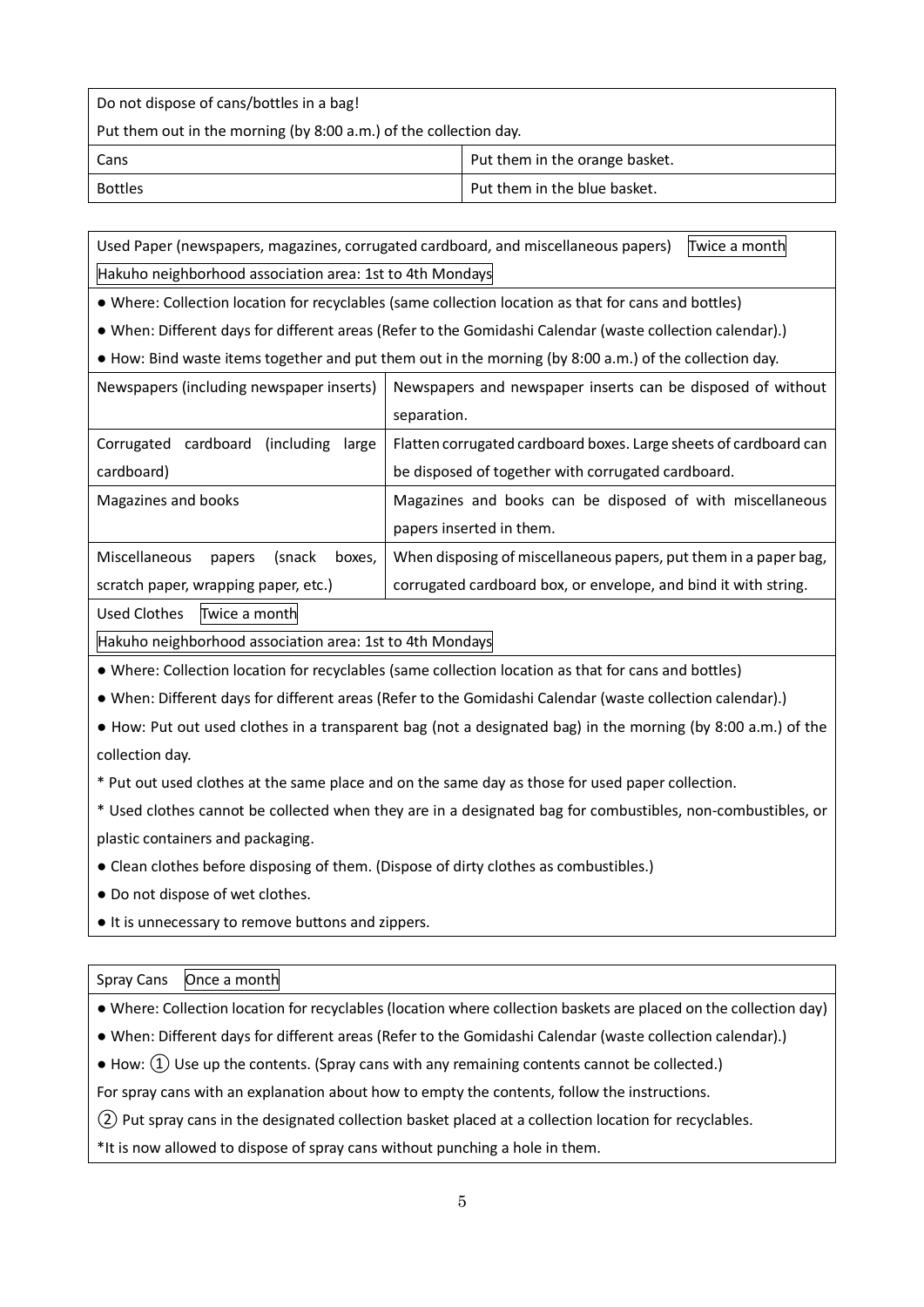Plastic Bottle Collection

Collection is available at the following facilities: City Hall, Risaikuru Hiroba, community centers and local meeting places.

①Remove caps and labels. (Dispose of caps and labels as plastic recyclables.)

②Rinse bottles with water.

③ Crush bottles by stepping on them.

④ Put the crushed bottles in a recycling box.

\* Crushing plastic bottles at a collection location inconveniences your neighbors. Crush bottles before putting them out at the collection location.

Paper (Milk) Carton Collection

Place milk cartons in the recycling box located at the following facilities: City Hall, Risaikuru Hiroba, community centers, Tobu Shimin Center and Shibukawa Fukushi Center.

①Rinse cartons with water.

②Cut them open and let them dry.

③Place them in a recycling box.

Used Dry Cell Battery

Place used dry cell batteries in recycling boxeslocated at public facilities, including the City Hall, Risaikuru Hiroba

and community centers, and financial institutions, including banks and post offices.

Put dry cell batteries in the recycling box after taking them out of a bag.

Items that cannot be collected by the City

Trade Refuse (general waste)

The City of Owariasahi does not provide waste collection services with regard to trade refuse (general waste) generated in the course of activities performed by restaurants, supermarkets, offices, stores, factories and other business organizations. For the collection of trade refuse, contact one of the waste collection companies authorized by the City or drop off waste items directly at the Haruoka Center.

Large Quantities of Waste at One Time

Regular waste collection by the City cannot deal with large quantities of waste at a time, including waste generated by relocation activities and pruned garden tree branches. Drop off these waste items directly at the Haruoka Center or contact one of the waste collection companies authorized by the City.

Items Difficult to Dispose of

Paint Stones and sand Fire extinguishers Tree roots, 1 m or longer logs and logs with a diameter of 10 cm or more Construction and demolition debris Car batteries Waste oil and other fluids Tires, wheels and other car components Gas cylinders Bathtubs and toilet bowls Rotary tillers

\* Items that the Haruoka Center cannot dispose of, including construction/demolition debris, tires and other car components, cannot be collected by the City. For the collection of these items, contact a relevant seller or one of the waste collection companies authorized by the City.

Motorcycle Recycling

Used motorcycles are recycled at no charge under the Motorcycle Recycling System voluntarily operated by the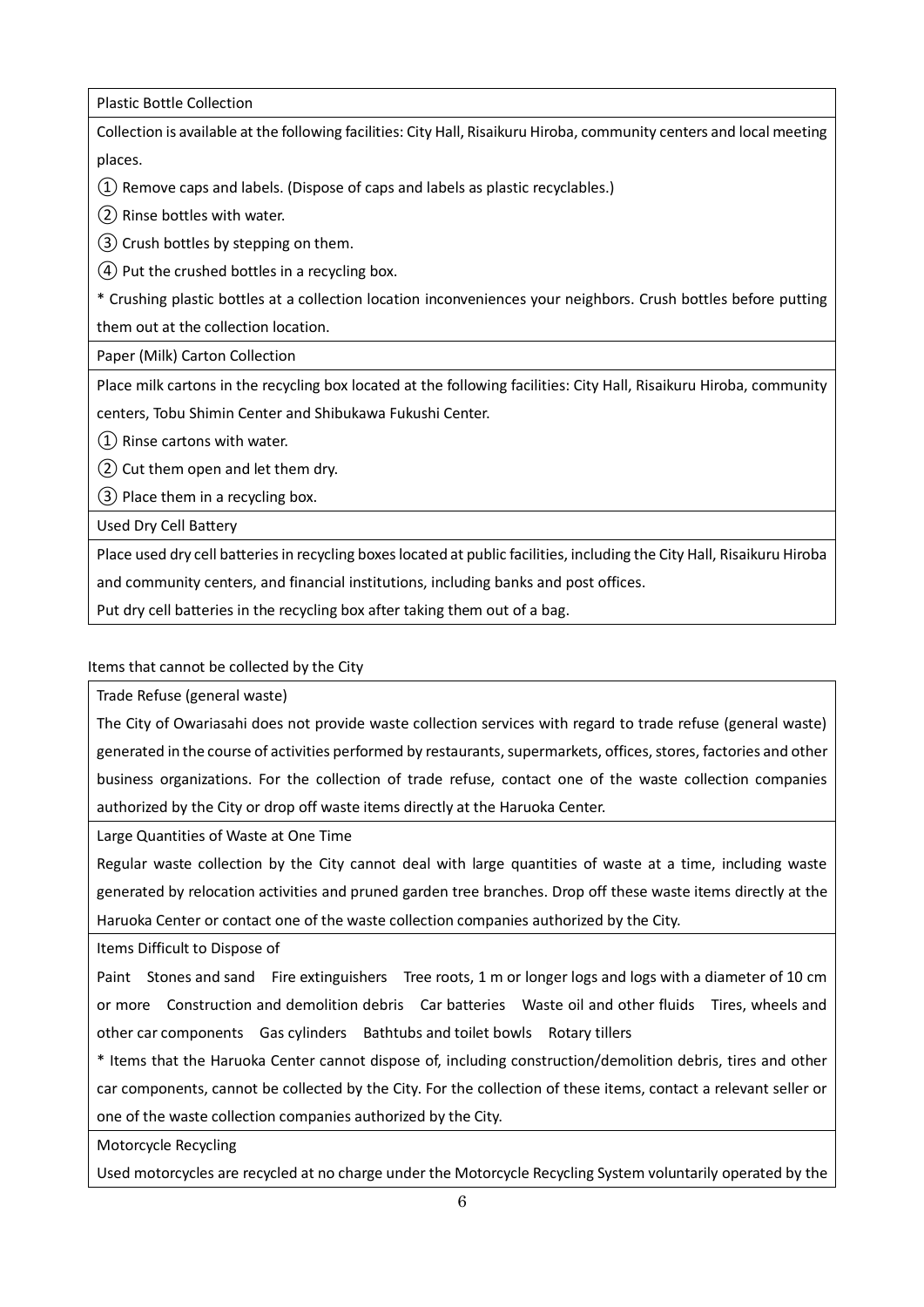Japan Automobile Recycling Promotion Center. For details, contact the Motorcycle Recycling Call Center shown below.

Japan Automobile Recycling Promotion Center's website[: http://www.jarc.or.jp](http://www.jarc.or.jp/)

Motorcycle Recycling Call Center (Phone): 050-3000-0727

Open: 9:30 a.m. to 5:00 p.m. (excluding Saturdays, Sundays, public holidays and year-end/New Year holidays)

Disposal of Fire Extinguishers

Disposal of fire extinguishers is carried out by Shokaki Risaikuru Sokushin Center (fire extinguisher recycling promotion center) in cooperation with dealers.

How to find a collection location

①Search on Shokaki Risaikuru Sokushin Center's website [\(http://www.ferpc.jp/accept/,](http://www.ferpc.jp/accept/) only in Japanese).

②Call Shokaki Risaikuru Sokushin Center.

Phone: 03-5829-6773

Open: 9:00 a.m. to 5:00 p.m. (excluding Saturdays, Sundays, public holidays and between 12:00 noon and 1:00 p.m.)

Waste Collection Companies Authorized by the City of Owariasahi (Fee charged)

\* For waste items difficult to dispose of, large quantities of waste generated by relocation activities, and trade refuse generated by stores and offices, consult with one of the authorized waste collection companies (fee charged).

| Ecolodaiwa   | <i>Iwataseisou</i> | Owarieiseihozen | Fujikensetsu | <b>Bito</b>  |
|--------------|--------------------|-----------------|--------------|--------------|
| 052-775-5589 | 0561-21-0006       | 0568-51-1729    | 0561-56-1240 | 0561-82-2200 |
| Sanwaseisou  | Asahieiseisha      | Homex           | Komatsuengei | Aichieisei   |
| 0568-79-2740 | 0561-53-1400       | 0565-33-2468    | 0561-53-6220 | 0561-82-4040 |